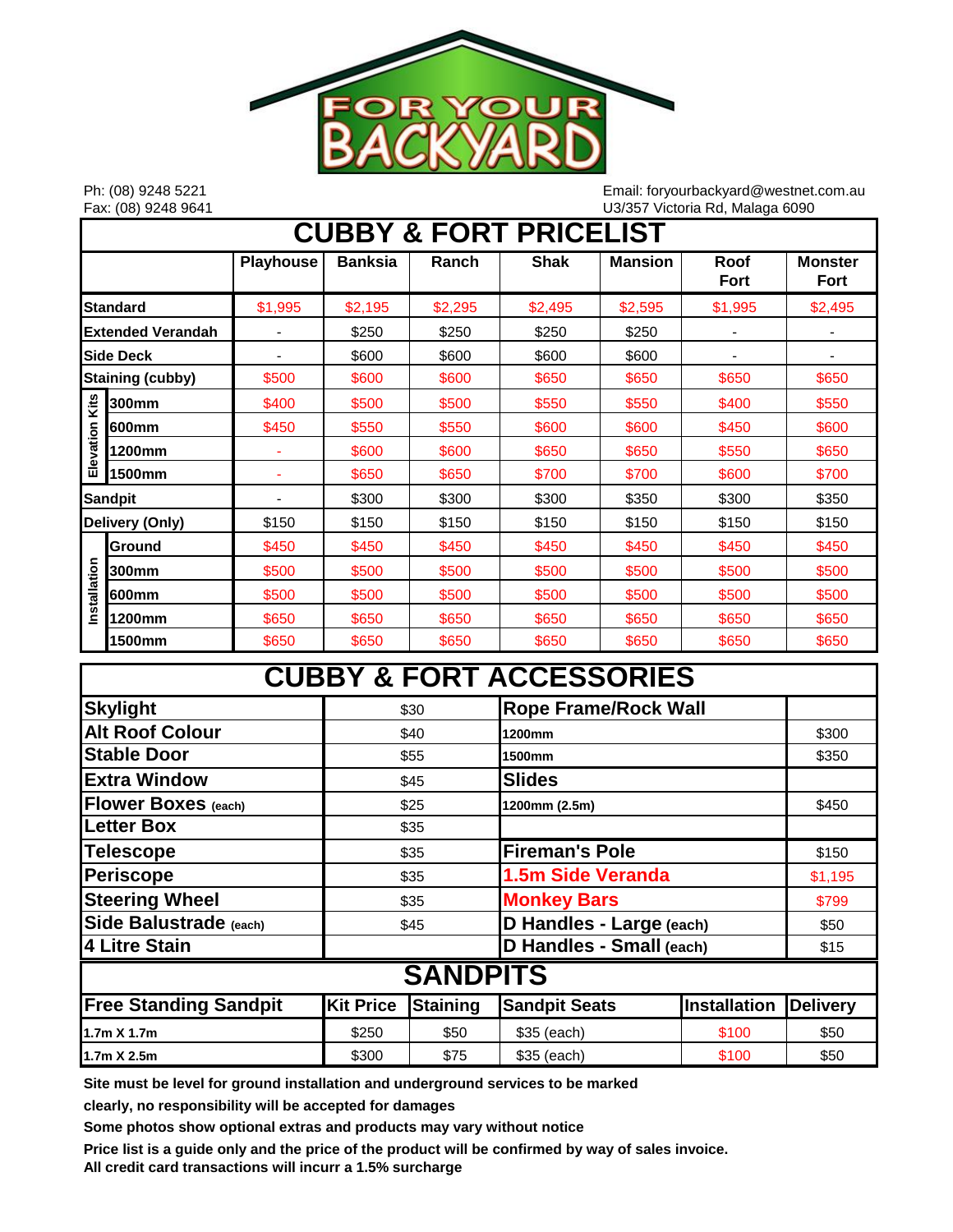

U3/357 Victoria Rd, Malaga 6090 [www.foryourbackyard.com.au](http://www.foryourbackyard.com.au/) Email: foryourbackyard@westnet.com.au Phone: 9248-5221 Fax: 9248-9641

|                                       |              |                 |                                |                            | <b>1.7m WIDE SHED PRICE LIST</b> |                                    |                               |                                  |
|---------------------------------------|--------------|-----------------|--------------------------------|----------------------------|----------------------------------|------------------------------------|-------------------------------|----------------------------------|
| <b>DIMENSIONS</b>                     | <b>PRICE</b> |                 | STAINING SUB FLOOR 2.1M WALL   | <b>HEIGHT</b>              | <b>ROOF</b><br><b>SISOLATION</b> | <b>SUB FLOOR</b><br><b>INSTALL</b> | <b>SHED</b><br><b>INSTALL</b> | <b>WALL</b><br><b>SISOLATION</b> |
| 1.7 X 1.9m                            | \$4,995      | \$700           | \$700                          | \$250                      | \$200                            | \$500                              | \$700                         | \$200                            |
| 1.7 X 2.5m                            | \$5,195      | \$700           | \$750                          | \$275                      | \$225                            | \$500                              | \$700                         | \$200                            |
| 1.7 X 3.0m                            | \$5,395      | \$900           | \$800                          | \$300                      | \$250                            | \$550                              | \$800                         | \$250                            |
| 1.7 X 3.6m                            | \$5,595      | \$900           | \$850                          | \$325                      | \$275                            | \$550                              | \$800                         | \$250                            |
|                                       |              |                 |                                |                            | 2.3m WIDE SHED PRICE LIST        |                                    |                               |                                  |
| <b>DIMENSIONS</b>                     | <b>PRICE</b> |                 | <b>STAINING SUB FLOOR</b>      | 2.1M WALL<br><b>HEIGHT</b> | <b>ROOF</b><br><b>SISOLATION</b> | <b>SUB FLOOR</b><br><b>INSTALL</b> | <b>SHED</b><br><b>INSTALL</b> | <b>WALL</b><br><b>SISOLATION</b> |
| 2.3 X 1.9m                            | \$5,395      | \$900           | \$700                          | \$300                      | \$200                            | \$500                              | \$1,000                       | \$200                            |
| 2.3 X 2.5m                            | \$5,595      | \$900           | \$750                          | \$325                      | \$225                            | \$500                              | \$1,000                       | \$250                            |
| 2.3 X 3.0m                            | \$4,795      | \$1,100         | \$750                          | \$350                      | \$250                            | \$550                              | \$1,000                       | \$300                            |
| 2.3 X 3.6m                            | \$4,995      | \$1,100         | \$800                          | \$375                      | \$275                            | \$550                              | \$1,000                       | \$350                            |
| 2.3 X 4.2m                            | \$6,195      | \$1,300         | \$800                          | \$400                      | \$300                            | \$600                              | \$1,200                       | \$400                            |
| 2.3 X 4.8m                            | \$6,395      | \$1,300         | \$850                          | \$425                      | \$325                            | \$600                              | \$1,200                       | \$450                            |
| 2.3 X 5.3m                            | \$6,595      | \$1,500         | \$850                          | \$450                      | \$350                            | \$650                              | \$1,200                       | \$500                            |
|                                       |              |                 |                                |                            | 2.8m WIDE SHED PRICE LIST        |                                    |                               |                                  |
| <b>DIMENSIONS</b>                     | <b>PRICE</b> | <b>STAINING</b> | <b>SUB FLOOR</b>               | 2.1M WALL<br><b>HEIGHT</b> | <b>ROOF</b><br><b>SISOLATION</b> | <b>SUB FLOOR</b><br><b>INSTALL</b> | <b>SHED</b><br><b>INSTALL</b> | <b>WALL</b><br><b>SISOLATION</b> |
| 2.8 X 1.9m                            | \$5,795      | \$1,000         | \$750                          | \$350                      | \$200                            | \$550                              | \$1,000                       | \$250                            |
| 2.8 X 2.5m                            | \$5,995      | \$1,000         | \$750                          | \$375                      | \$225                            | \$550                              | \$1,000                       | \$300                            |
| 2.8 X 3.0m                            | \$6,195      | \$1,200         | \$800                          | \$400                      | \$250                            | \$600                              | \$1,000                       | \$350                            |
| 2.8 X 3.6m                            | \$6,395      | \$1,200         | \$800                          | \$425                      | \$275                            | \$600                              | \$1,000                       | \$400                            |
| 2.8 X 4.2m                            | \$6,595      | \$1,400         | \$850                          | \$450                      | \$300                            | \$650                              | \$1,200                       | \$450                            |
| 2.8 X 4.8m                            | \$6,795      | \$1,400         | \$850                          | \$475                      | \$325                            | \$650                              | \$1,200                       | \$500                            |
| 2.8 X 5.3m                            | \$6,995      | \$1,600         | \$900                          | \$500                      | \$350                            | \$700                              | \$1,200                       | \$550                            |
|                                       |              |                 |                                |                            |                                  |                                    |                               |                                  |
|                                       |              |                 |                                |                            | <b>OPTIONAL EXTRAS</b>           |                                    |                               |                                  |
| <b>DELIVERY ONLY</b>                  |              |                 |                                |                            | \$250                            | <b>SKYLIGHT</b>                    |                               | \$50                             |
| WINDOWS - SMALL 600mm (H) X 835mm (W) |              |                 |                                | \$550                      | <b>EXTRA DOOR</b>                |                                    | \$250                         |                                  |
|                                       |              |                 | - LARGE 900mm (H) X 1200mm (W) | \$600                      | <b>Studio Door and Frame</b>     |                                    | \$1,500                       |                                  |

**Site must be level for ground installation and underground services to be marked clearly, no responsibility will be accepted for damages.**

**Price list is a guide only and the price of the product will be confirmed by way of sales invoice. Some photos show optional extras and products may vary without notice.**

**All credit card transactions will incurr a 1.5% surcharge**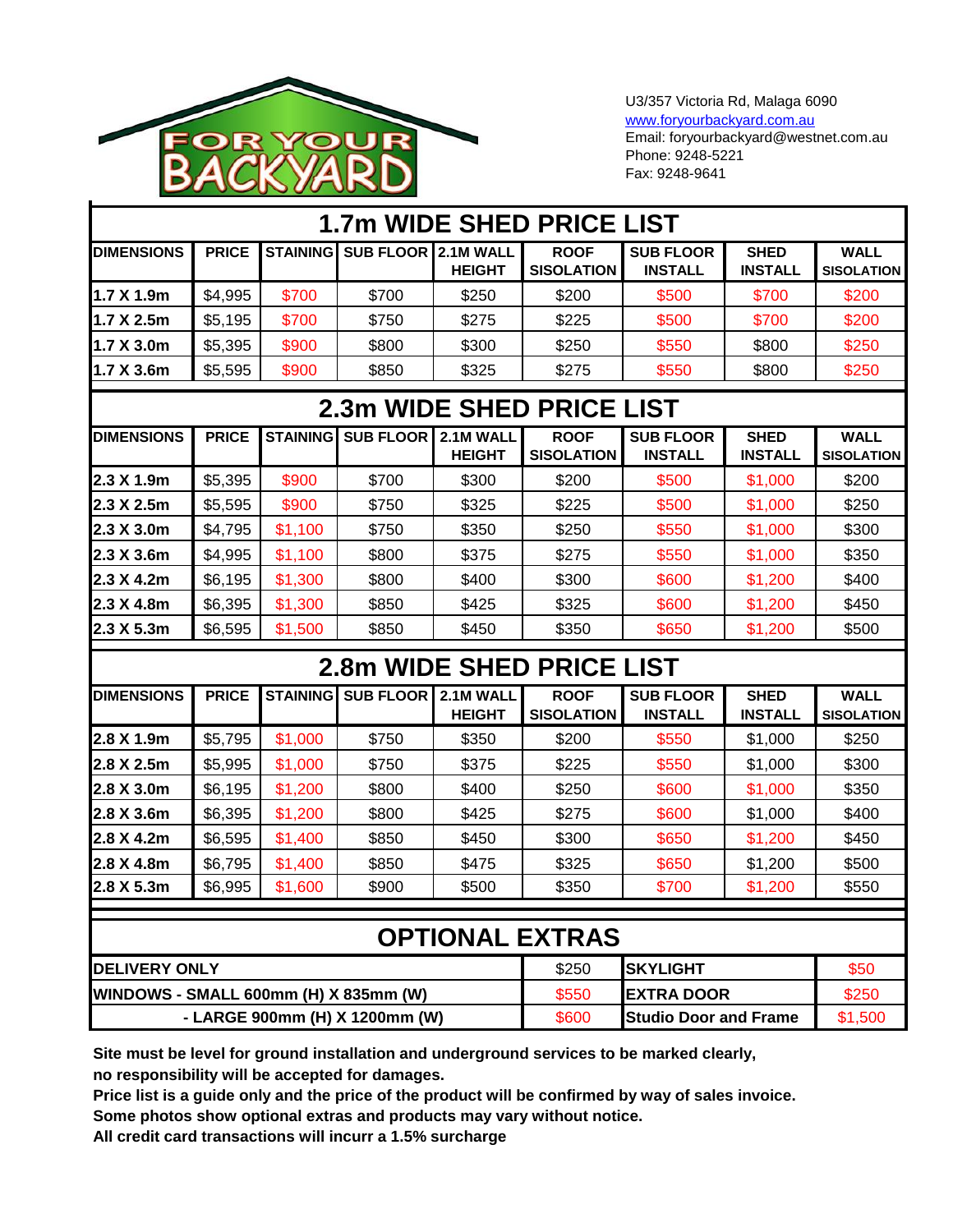

#### U3/357 Victoria Rd, Malaga 6090 [www.foryourbackyard.com.au](http://www.foryourbackyard.com.au/) Email: foryourbackyard@westnet.com.au Phone: 9248-5221 Fax: 9248-9641

| <b>3.4m WIDE STUDIO PRICE LIST</b>                                  |              |                 |                                |                            |                     |                                    |                               |                 |  |
|---------------------------------------------------------------------|--------------|-----------------|--------------------------------|----------------------------|---------------------|------------------------------------|-------------------------------|-----------------|--|
| <b>DIMENSIONS</b>                                                   | <b>PRICE</b> | <b>STAINING</b> | <b>SUB FLOOR</b>               | 2.4M WALL<br><b>HEIGHT</b> |                     | <b>SUB FLOOR</b><br><b>INSTALL</b> | <b>SHED</b><br><b>INSTALL</b> | <b>DELIVERY</b> |  |
| 3.4 X 3.6m                                                          | \$10,995     | \$1,500         | \$1,100                        | \$500                      |                     | \$1,000                            | \$1,400                       | \$250           |  |
| 3.4 X 5.3m                                                          | \$11,995     | \$1,500         | \$1,250                        | \$550                      |                     | \$1,200                            | \$1,500                       | \$250           |  |
| 3.4 X 7.0m                                                          | \$12,995     | \$1,700         | \$1,300                        | \$600                      |                     | \$1,400                            | \$1,600                       | \$250           |  |
| 3.4 X 8.7m                                                          | \$13,995     | \$1,700         | \$1,450                        | \$650                      |                     | \$1,600                            | \$1,700                       | \$250           |  |
| <b>4.6m WIDE STUDIO PRICE LIST</b>                                  |              |                 |                                |                            |                     |                                    |                               |                 |  |
| <b>DIMENSIONS</b>                                                   | <b>PRICE</b> | <b>STAINING</b> | <b>SUB FLOOR</b>               | 2.4M WALL<br><b>HEIGHT</b> |                     | <b>SUB FLOOR</b><br><b>INSTALL</b> | <b>SHED</b><br><b>INSTALL</b> | <b>DELIVERY</b> |  |
| 4.6 X 3.6m                                                          | \$12,995     | \$1,700         | \$1,250                        | \$550                      |                     | \$1,200                            | \$1,600                       | \$250           |  |
| 4.6 X 5.3m                                                          | \$13,995     | \$1,700         | \$1,400                        | \$600                      |                     | \$1,400                            | \$1,700                       | \$250           |  |
| 4.6 X 7.0m                                                          | \$14,995     | \$1,900         | \$1,550                        | \$650                      |                     | \$1,600                            | \$1,800                       | \$250           |  |
| 4.6 X 8.7m                                                          | \$15,995     | \$1,900         | \$1,700                        | \$700                      |                     | \$1,800                            | \$2,000                       | \$250           |  |
|                                                                     |              |                 |                                |                            |                     |                                    |                               |                 |  |
| <b>OPTIONAL EXTRAS</b>                                              |              |                 |                                |                            |                     |                                    |                               |                 |  |
| <b>GLASS DOOR</b><br><b>GLASS SLIDING DOOR</b><br>\$1,500           |              |                 |                                |                            |                     |                                    | \$250                         |                 |  |
| WINDOWS - SMALL 600mm (H) X 835mm (W)<br><b>EXTRA DOOR</b><br>\$550 |              |                 |                                |                            |                     | \$750                              |                               |                 |  |
|                                                                     |              |                 | - LARGE 900mm (H) X 1200mm (W) | \$600                      | <b>DOUBLE DOORS</b> |                                    | \$750                         |                 |  |

**no responsibility will be accepted for damages.**

**Some photos show optional extras and products may vary without notice.**

**Price list is a guide only and the price of the product will be confirmed by way of sales invoice. All credit card transactions will incurr a 1.5% surcharge**